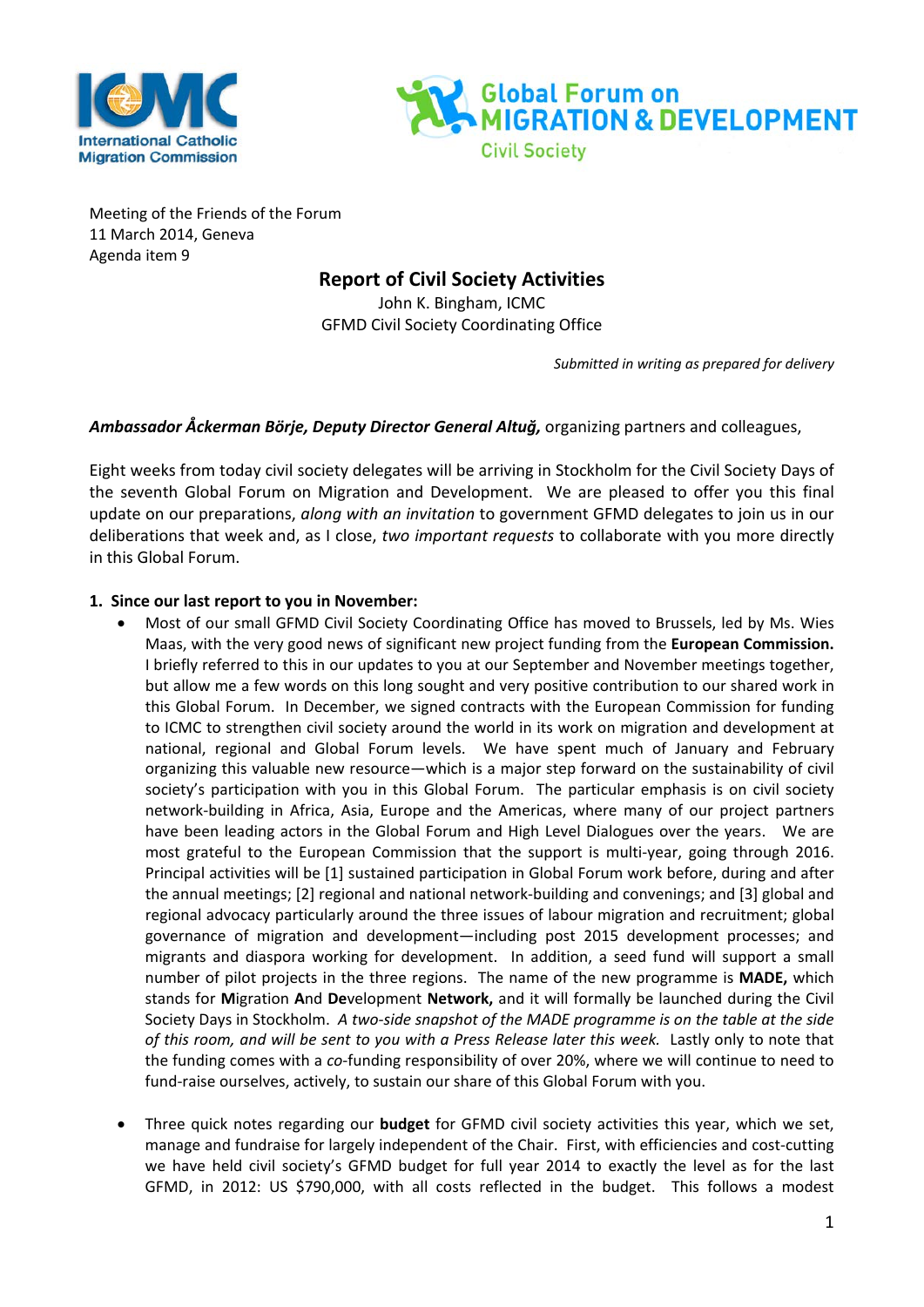expenditure for our GFMD civil society work in the 2013 interim year for which we are specifically grateful to Sweden. In addition to the European Commission, on behalf of global civil society we also thank the governments of Sweden, Switzerland and Australia for your contributions already this year. At present, we are US \$70,000 short of achieving breakeven on the budget, in large part for travel and hotel support for civil society delegates representing organizations with low budgets and from developing countries. Ahead of the last Global Forum and for the High Level Dialogue, several governments stepped forward with support for *five to ten* civil society delegates from their own countries and others: we appreciated that so much then, and would welcome it right now.

## **2.** May I turn to the **Civil Society Days Programme (CSD)** of the Global Forum 12-14 of May in Stockholm.

Different from your government meetings, civil society has always set a ceiling for the number of **delegates** to the GFMD: in Mauritius and again this year, between **180 -200** (including 15 representatives of civil society in the host country), plus about 100 observers.

By our recent deadline for applicants from civil society, we received **780 applications**, the highest ever.

- **more than half** of the applicants are **migrants** themselves or represent organizations that are **migrant- or diaspora-led**
- **almost 600** of the applicants are from development and rights NGOs, with **87** from trade unions, **75** academics and **39** from the private sector
- **more than half** participated in previous GFMD Civil Society Days or HLD activities
- **380** indicated that their organization works **in Africa;** about 250 each in **Europe**, **Asia-Pacific and the Americas;** and **183 in the Middle East** (some organizations work in more than one region)

As in all prior years civil society's International Steering Committee (formerly called the "International Advisory Committee")—this year 35 civil society leaders from every sector and region around the world—is conducting a selection process to choose from all the applicants a smaller mix of delegates who reflect representivity, commitment, and a diversity of regions, sectors, gender and activity at international, regional, national and grassroots levels; also for travel and hotel assistance to between 50 and 60, if funding is fully available. 69 civil society delegates received such assistance for the last GFMD.

Again this year, and very much like your government meetings, **the programme of the Civil Society Days** is built around opening and closing plenaries with simultaneous breakout sessions in the middle. In one sentence, the substance of all our plenary and breakout sessions will be the 8 points in civil society's 5-year 8-point Plan for collaboration with governments, straight-line from the GFMD in Mauritius, the World Social Forum on Migration in the Philippines the week after, and last year's HLD. *A two-side copy of the 5 year 8-Point Plan is on the table at the side of this room, with further information available at [www.gfmdcivilsociety.org.](http://www.gfmdcivilsociety.org/)*

Of course at the Global Forum on Migration *and Development,* there will be special **focus on migrants and migration in the post-2015 development agenda.** This will center upon a 2-page set of civil society goals, targets and indicators that is currently in global editing by civil society networks and organizations around the world. In addition, and I am delighted to report this, at the invitation last week of the government cochairs of your GFMD Roundtable 1.2, the civil society and government programmes will actually be sharing background papers for our two GFMD sessions on post-2015. That's a "first" for the Global Forum.

Another "first" this year—and civil society is very keen about this—will be a set of small **breakfast conversations** that civil society is organizing with governments Wednesday morning May 14<sup>th</sup>, in the open moment before the government programme and common space open just after noon. "Small" breakfast conversations means about " $4 + 4$ ": up to 4 civil society leaders with up to 4 governments, all concerned and ideally active together on a specific issue. Recruitment. Migrants in crisis. Children in contexts of migration. Something like 8 small tables on 8 points. The method is conversation; the mood is collegial, and co-responsible; the goal is collaboration. *Individualized invitations to these small breakfast*